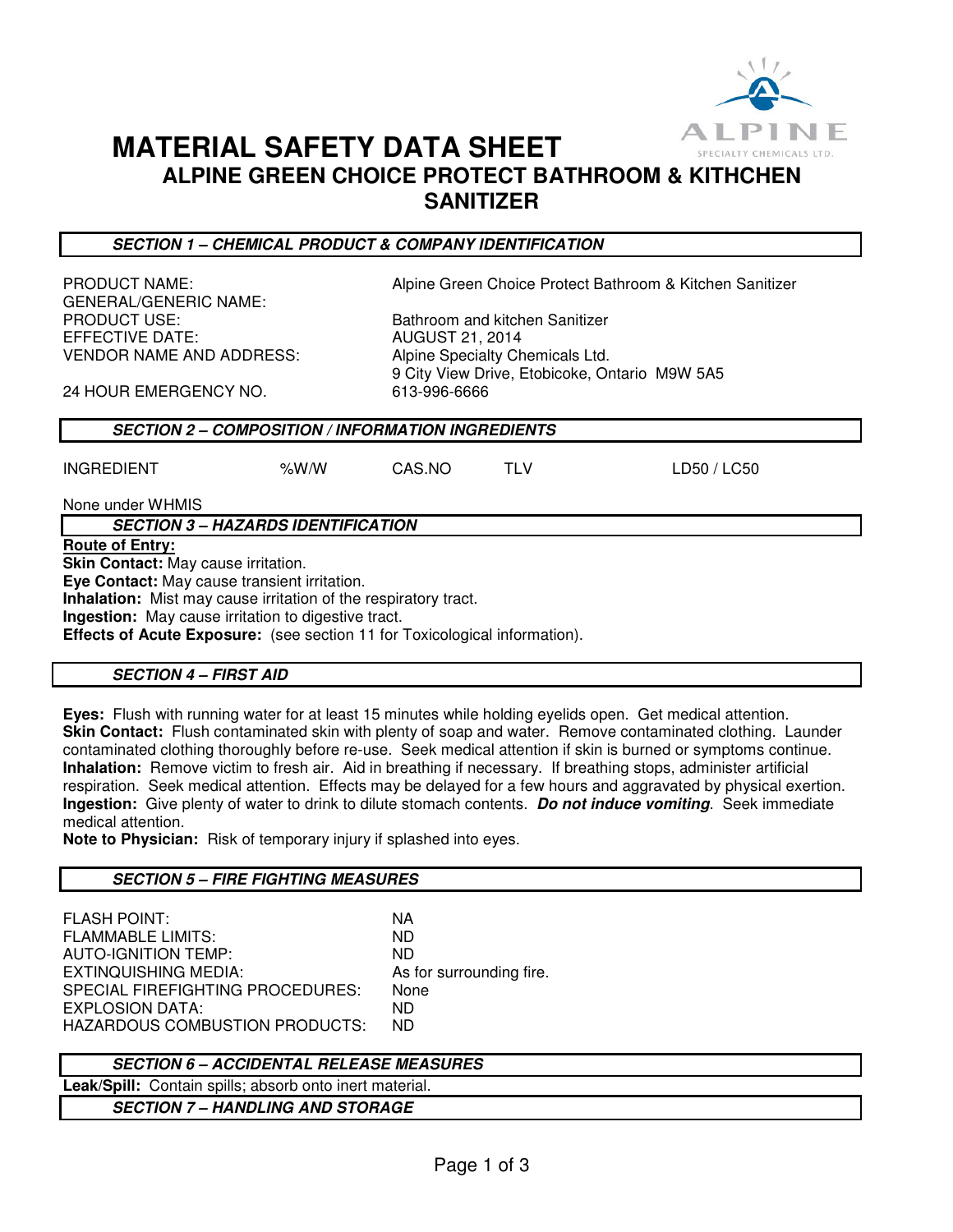# **MATERIAL SAFETY DATA SHEET ALPINE GREEN CHOICE PROTECT BATHROOM & KITHCHEN SANITIZER**

**Handling Procedures**: Avoid all skin contact. Ventilate adequately, otherwise wear an appropriate breathing apparatus. Avoid contact with eyes, skin or clothing. Keep container closed when not in use. **Storage Procedures**: Keep from freezing. Keep containers closed when not in use.

# **SECTION 8 – EXPOSURE CONTROLS**

#### **PROTECTIVE EQUIPMENT TO BE USED:**

RESPIRATORY PROTECTION: Not required under adequate ventilation. VENTILATION:<br>
PROTECTIVE GLOVES: 
FROTECTIVE GLOVES:

Subber PROTECTIVE GLOVES:<br>EYE PROTECTION: OTHER PROTECTIVE MEASURES:

Safety glasses if risk of contact.<br>Not required

#### **SECTION 9 – PHYSICAL PROPERTIES**

| Liquid        |
|---------------|
| Clear liquid. |
| ND.           |
| 1             |
| ا>            |
| <b>ND</b>     |
| 8.5           |
| <b>ND</b>     |
| ND.           |
| Complete      |
| ND            |
|               |

#### **SECTION 10 – STABILITY AND REACTIVITY**

| STABILITY:<br>INCOMPATIBILITY:<br>HAZARDOUS DECOMPOSITION PRODUCTS:<br>HAZARDOUS POLYMERIZATION:<br>CONDITIONS TO AVOID:<br><b>SECTION 11 - TOXICOLOGICAL INFORMATION</b>                                                                                                                                  | Stable<br>None<br>ND.<br>Will not occur.<br>Contact with strong acids will generate heat.                                                                                                                                                          |
|------------------------------------------------------------------------------------------------------------------------------------------------------------------------------------------------------------------------------------------------------------------------------------------------------------|----------------------------------------------------------------------------------------------------------------------------------------------------------------------------------------------------------------------------------------------------|
| THRESHOLD LIMIT VALUE:<br>EFFECTS OF ACCUTE EXPOSURE:<br><b>SKIN CONTACT:</b><br>EYE CONTACT:<br>INHALATION:<br>INGESTION:<br>EFFECT OF CHRONIC EXPOSURE:<br><b>IRRITANCY OF PRODUCT:</b><br>CARCINOGENICITY:<br>SENSITIZATION TO MATERIAL:<br>REPRODUCTION TOXICITY:<br>TERATOGENTICITY:<br>MUTAGENICITY: | <b>ND</b><br>May cause irritation.<br>May cause transient irritation.<br>Misting may cause irritation of the respiratory tract.<br>May cause irritation to digestive tract.<br>Not known.<br>Slight<br>ND.<br><b>ND</b><br>ND.<br>ND.<br><b>ND</b> |

**SECTION 12 – ECOLOGICAL CONSIDERATION** 

No permanent effects on ecosystems.

**SECTION 13 – DISPOSAL CONSIDERATIONS**